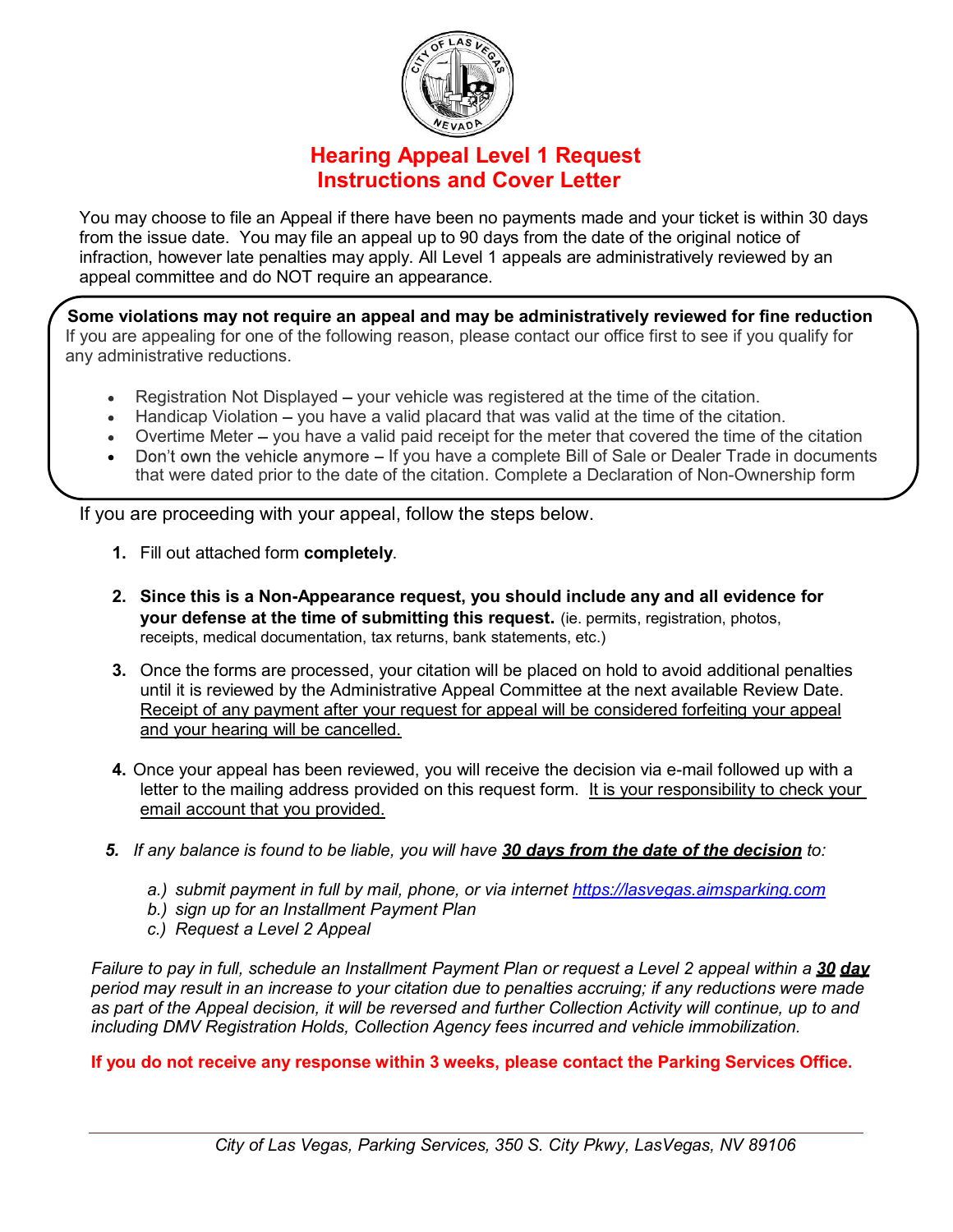## CITY OF LAS VEGAS - MUNICIPAL PARKING PROGRAM<br>
A p p e a l L e v e l 1 R e q u e s t F o r m<br>
short print Complete Name)<br>
and the poture of existential conductive direction description of the poturism or electronic directi

## A p p e a l L e v e l 1 R e q u e s t F o r m

I , hereby request an Administrative Review ,<br>. Appellant – Print Complete Name) in the nature of arbitration or alternative dispute resolution (Appellant – in the nature of arbitration or alternative dispute resolution.

My Address is\_

I request this hearing involving Notice of Infraction Number(s) (Citation Numbers):

Vehicle License Plate # or VIN: \_

I wish to appeal this parking citation. I understand that this appeal will be decided administratively. There is no Judge or Hearing Officer in this Level 1 Appeal.

I understand this is a NON-APPEARANCE request and I am NOT scheduled to appear. I understand that the appeal will include a review of documents, photos, and the defense that I have submitted with this request.

I understand the appeal decision may include a complete dismissal, a fine reduction or denial of appeal. I will be given 30 days to comply with the decision. After 30 days, any reductions will be reversed and additional penalties will be assessed as outlined in LVMC 11.10.090.

I understand the decision can be appealed within 30 days as a Level 2 Appeal. A level 2 Appeal will require a scheduled in-person hearing and is a final binding hearing before the Hearing Officer pursuant to LVMC 11.10.100.

I understand that if necessary due to my lack of timely payment, the City of Las Vegas can and will use the binding decision to have a formal civil judgment entered against me in the Las Vegas Municipal Court.

I understand that if a civil judgment is obtained, the City may seek and obtain a writ of execution against me. I understand that if a writ of execution is obtained, my wages and/or bank accounts may be garnished, liens may be put on my property and my vehicle(s) may be towed or immobilized. I also understand that my vehicle(s) may be immobilized without a writ of execution if:

- 1. I accumulate more than \$200.00 in unpaid civil fines, judgments and penalties for parking violations, and
- 2. At least Two Notices of Infraction have been issued and served with respect to vehicles I own and have not been responded to within the time set forth in LVMC 11.10.090.

Knowing all of the above, I still wish to request a Level 1 Administrative Review on the above-described Notice(s)

By signing below, I acknowledge that I read and understand the rules governing a Level 1 Administrative review on the above described Notice(s) of Infraction(s).

I wish to receive notification of the results of this appeal via electronic mail. I understand that I am responsible for ensuring that my electronic mail service correctly receives the appeal decision (i.e. ensure that communications are not blocked, sent to junk or deleted as spam).

| <b>Email Address:</b>   |      |  |
|-------------------------|------|--|
| <b>Phone Number</b>     |      |  |
| Appellant (please sign) | Date |  |

City of Las Vegas, Parking Services, 350 S. City Pkwy, LasVegas, NV 89106